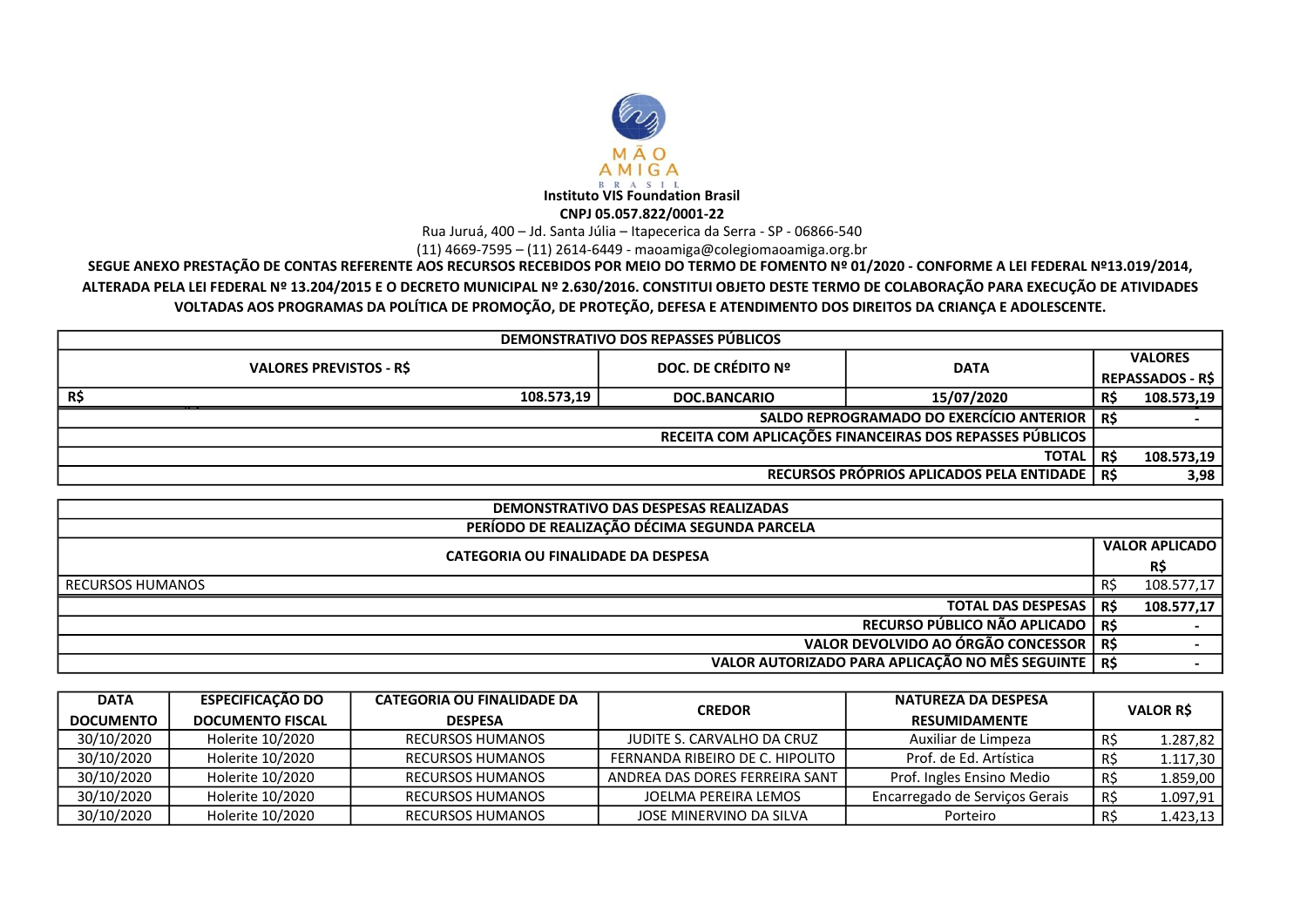| <b>DATA</b>      | <b>ESPECIFICAÇÃO DO</b> | <b>CATEGORIA OU FINALIDADE DA</b> | <b>CREDOR</b>                    | <b>NATUREZA DA DESPESA</b>      |     | <b>VALOR R\$</b> |
|------------------|-------------------------|-----------------------------------|----------------------------------|---------------------------------|-----|------------------|
| <b>DOCUMENTO</b> | <b>DOCUMENTO FISCAL</b> | <b>DESPESA</b>                    |                                  | <b>RESUMIDAMENTE</b>            |     |                  |
| 30/10/2020       | Holerite 10/2020        | RECURSOS HUMANOS                  | JOSE ROBERTO FERREIRA DA SILVA   | Caseiro                         | R\$ | 1.055,35         |
| 30/10/2020       | Holerite 10/2020        | <b>RECURSOS HUMANOS</b>           | AIDE CONCEICAO SILVA MARTINS     | Cozinheira                      | R\$ | 1.344,28         |
| 30/10/2020       | Holerite 10/2020        | RECURSOS HUMANOS                  | ALCIONE DE JESUS OLIVEIRA        | Auxiliar de Limpeza             | R\$ | 1.287,82         |
| 30/10/2020       | Holerite 10/2020        | RECURSOS HUMANOS                  | ANA PAULA C PEDROZO              | Recepcionista                   | R\$ | 1.183,03         |
| 30/10/2020       | Holerite 10/2020        | RECURSOS HUMANOS                  | ANA PAULA NUNES DE ALMEIDA FRE   | Prof.Ingles Fundamental I E II  | R\$ | 1.907,70         |
| 30/10/2020       | Holerite 10/2020        | RECURSOS HUMANOS                  | ANDRE DOS SANTOS GONCALVES       | Coord Acadêmico                 | R\$ | 3.690,43         |
| 30/10/2020       | Holerite 10/2020        | <b>RECURSOS HUMANOS</b>           | <b>GABRIEL GALBES BATTISTONE</b> | Professor de Física             | R\$ | 1.859,00         |
| 30/10/2020       | Holerite 10/2020        | <b>RECURSOS HUMANOS</b>           | ANDREIA MACHADO PONTES           | Aux Desenvolvimento Infantil    | R\$ | 1.646,80         |
| 30/10/2020       | Holerite 10/2020        | RECURSOS HUMANOS                  | CLAUDIA PEREIRA DE FREITAS ROD   | Prof. Ensino Fundamental I      | R\$ | 1.916,17         |
| 30/10/2020       | Holerite 10/2020        | RECURSOS HUMANOS                  | DANIEL PEREIRA DA SILVA          | Prof. De Quimica                | R\$ | 2.376,73         |
| 30/10/2020       | Holerite 10/2020        | RECURSOS HUMANOS                  | DAYANE BARBOSA FREITAS           | Prof. Ensino Fundamental I      | R\$ | 2.391,72         |
| 30/10/2020       | Holerite 10/2020        | <b>RECURSOS HUMANOS</b>           | DENNIS LEME CAMILO PAULO         | Professor de Sociologia         | R\$ | 2.548,45         |
| 30/10/2020       | Holerite 10/2020        | <b>RECURSOS HUMANOS</b>           | DINAH R. FRANCO S. BATISTA       | Prof. Lingua Portuguesa         | R\$ | 3.219,47         |
| 30/10/2020       | Holerite 10/2020        | <b>RECURSOS HUMANOS</b>           | ELISSANDRA JOSEFA DA SILVA       | Assistente Social               | R\$ | 2.495,05         |
| 03/11/2020       | Holerite 10/2020        | RECURSOS HUMANOS                  | MILENE MORAIS DOS SANTOS         | Professora de lingua Inglês     | R\$ | 3.107,66         |
| 03/11/2020       | Holerite 10/2020        | RECURSOS HUMANOS                  | LENILSON DE OLIVEIRA BEZERRIL    | Professor de Filosofia          | R\$ | 3.486,64         |
| 03/11/2020       | Holerite 10/2020        | RECURSOS HUMANOS                  | PRISCILA MENDES DA SILVA         | Professor de Ensino Fundamental | R\$ | 1.848,06         |
| 03/11/2020       | Holerite 10/2020        | RECURSOS HUMANOS                  | GABRIELA GOMES DA S. OLIVEIRA    | Coordenadora Acadêmica          | R\$ | 3.201,03         |
| 03/11/2020       | Holerite 10/2020        | RECURSOS HUMANOS                  | BRUNO LIMA DA SILVA              | Coordenador de Ação Social      | R\$ | 3.434,18         |
| 03/11/2020       | Holerite 10/2020        | RECURSOS HUMANOS                  | EVERALDO P SOARES DA SILVA       | Professor de Educação Física    | R\$ | 3.111,09         |
| 03/11/2020       | Holerite 10/2020        | <b>RECURSOS HUMANOS</b>           | <b>GABRIEL LOPES VACCARELLO</b>  | Assistente de Disciplina        | R\$ | 2.250,31         |
| 03/11/2020       | Holerite 10/2020        | <b>RECURSOS HUMANOS</b>           | GISELE MARIA MENDES DA SILVA     | PROFESSORA EDUCAÇÃO INFANTIL    | R\$ | 2.102,69         |
| 03/11/2020       | Holerite 10/2020        | <b>RECURSOS HUMANOS</b>           | HERMANO JOSE DA SILVA JR         | Prefeito de Disciplina          | R\$ | 3.307,33         |
| 03/11/2020       | Holerite 10/2020        | RECURSOS HUMANOS                  | JESSICA CARLA LOPES MILLANI      | Professor de Educação Física    | R\$ | 1.816,15         |
| 03/11/2020       | Holerite 10/2020        | RECURSOS HUMANOS                  | JESSICA GOMES DOS SANTOS         | Prof. Ensino Fundamental I      | R\$ | 2.260,96         |
| 03/11/2020       | Holerite 10/2020        | <b>RECURSOS HUMANOS</b>           | JOILSON BISPO DOS SANTOS         | Instrutor de Cursos Livres      | R\$ | 1.927,22         |
| 03/11/2020       | Holerite 10/2020        | RECURSOS HUMANOS                  | JULIANA DE SOUZA FREITAS         | Aux Desenvolvimento Infantil    | R\$ | 1.345,60         |
| 03/11/2020       | Holerite 10/2020        | RECURSOS HUMANOS                  | <b>LEANDRO AP RODRIGUES</b>      | Auxiliar de Serviços Gerais     | R\$ | 1.309,61         |
| 03/11/2020       | Holerite 10/2020        | RECURSOS HUMANOS                  | ROBERTA DE SOUZA VASCONCELOS     | Professor de Ciencias           | R\$ | 2.291,78         |
| 03/11/2020       | Holerite 10/2020        | RECURSOS HUMANOS                  | <b>ROBSON DOS SANTOS</b>         | Prof. De Física                 | R\$ | 2.335,99         |
| 03/11/2020       | Holerite 10/2020        | RECURSOS HUMANOS                  | ROSANA APARECIDA GALVAO VALENT   | Auxiliar de Limpeza             | R\$ | 959,78           |
| 03/11/2020       | Holerite 10/2020        | <b>RECURSOS HUMANOS</b>           | ROSELI AP DA SILVA SOUSA         | Secretaria                      | R\$ | 1.249,63         |
| 03/11/2020       | Holerite 10/2020        | RECURSOS HUMANOS                  | ROSELI PEREIRA DA LUZ            | Cozinheira                      | R\$ | 1.344,28         |
| 03/11/2020       | Holerite 10/2020        | RECURSOS HUMANOS                  | VANESSA APOLINARIO DA SILVA      | Professor Ed. Infantil          | R\$ | 1.875,32         |
| 03/11/2020       | Holerite 10/2020        | <b>RECURSOS HUMANOS</b>           | VIVIANE C DE ALMEIDA CAVALHEIR   | Prof. Ensino Fundamental I      | R\$ | 1.702,16         |
| 03/11/2020       | Holerite 10/2020        | RECURSOS HUMANOS                  | <b>WELLINGTON LUCAS DA SILVA</b> | Professor de História           | R\$ | 2.081,02         |
| 03/11/2020       | Holerite 10/2020        | <b>RECURSOS HUMANOS</b>           | LETÍCIA SOBRINHO XAVIER          | Recepcionista                   | R\$ | 1.385,89         |